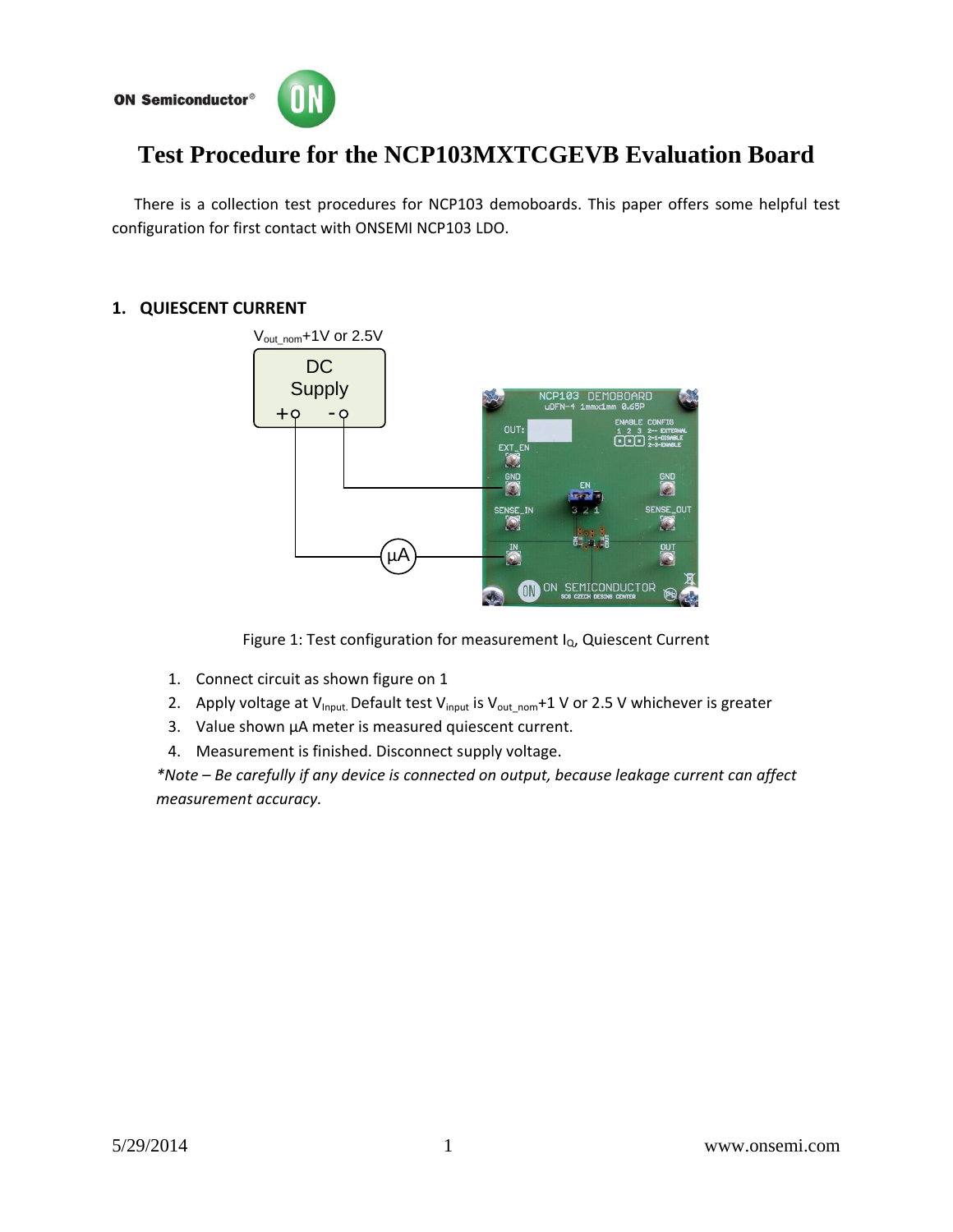**ON Semiconductor®** 



### **2. LOAD REGULATION**



Figure 2: Test configuration for measurement REG<sub>LOAD</sub>, Load Regulation

- 1. Connect circuit as shown figure on 2
- 2. Apply voltage at  $V_{input}$  Default test  $V_{input}$  is  $V_{out\_nom}$ +1 V or 2.5 V whichever is greater
- 3. Set minimal required current  $I_1$ , e.g. 1 mA, and switch load ON.
- 4. Note the value V1 from voltmeter Vo.
- 5. Switch load OFF and set maximal required current I2, e.g. 150 mA and switch load ON.
- 6. Note the value V2 from voltmeter Vo.
- 7. Load regulation is obtained via following formula:  $REG_{LOAD}=(V_1-V_2)$ , [V]
- 8. Measurement is finished. Disconnect supply voltage.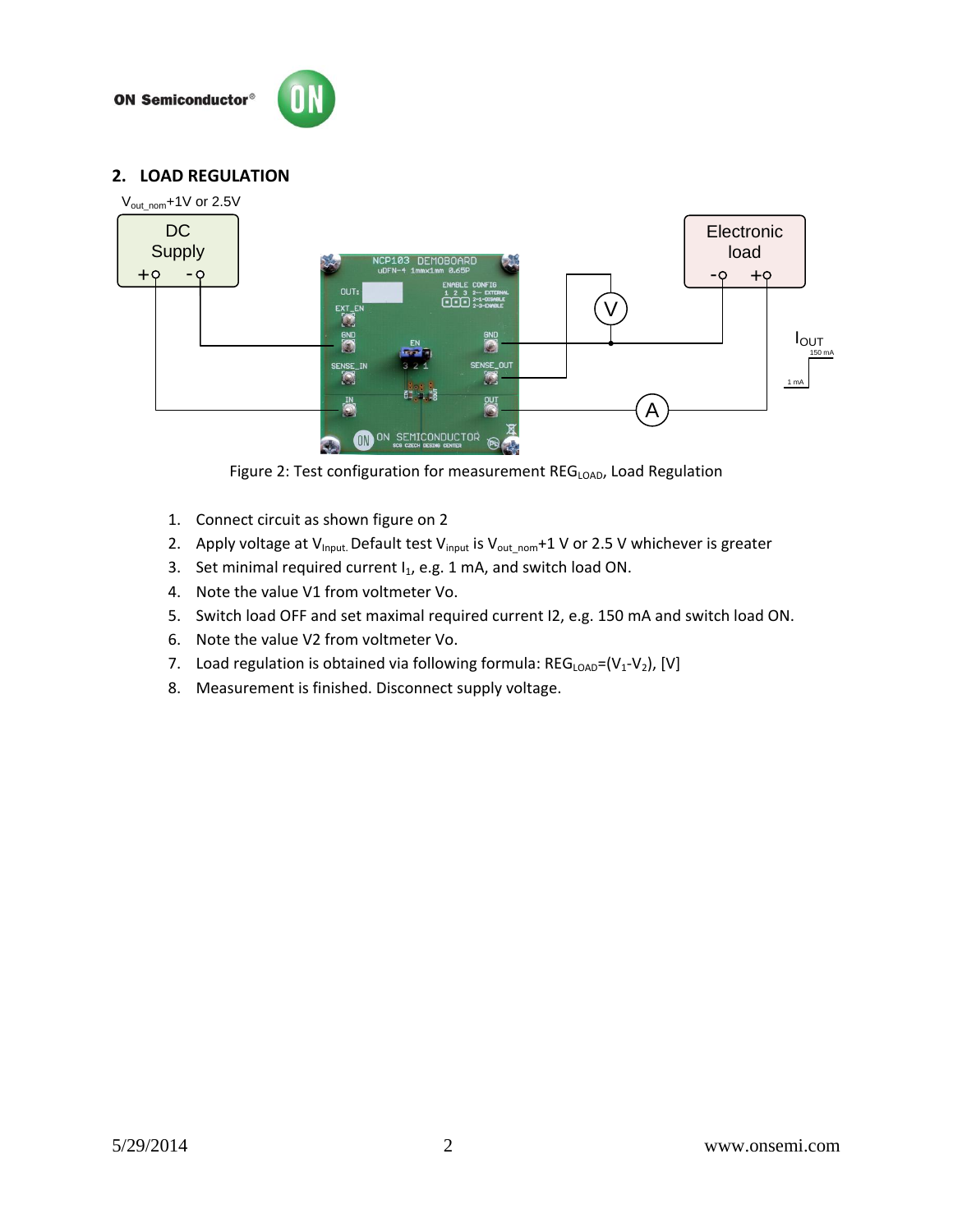**ON Semiconductor®** 



### **3. LINE REGULATION**



Figure 3: Test configuration for measurement REG<sub>LINE</sub>, Line Regulation

- 1. Connect circuit as shown on figure 3
- 2. Set load to the required current e.g. 10 mA
- 3. Set minimal input voltage  $V_{11}$ ,  $V_{OUT NOM}$ +1V or 2.5V whichever is greater
- 4. Note the value  $V_{11}$  and  $V_{01}$ .
- 5. Set maximal input voltage  $V_{12} = 5.5 V$
- 6. Note the value  $V_{12}$  and  $V_{02}$ .
- 7. Load regulation is obtained via following formula:  $REG_{LINE} = (V_{O1}-V_{O2})/(V_{11}-V_{12})$ , [V/V]
- 8. Measurement is finished. Disconnect supply voltage.